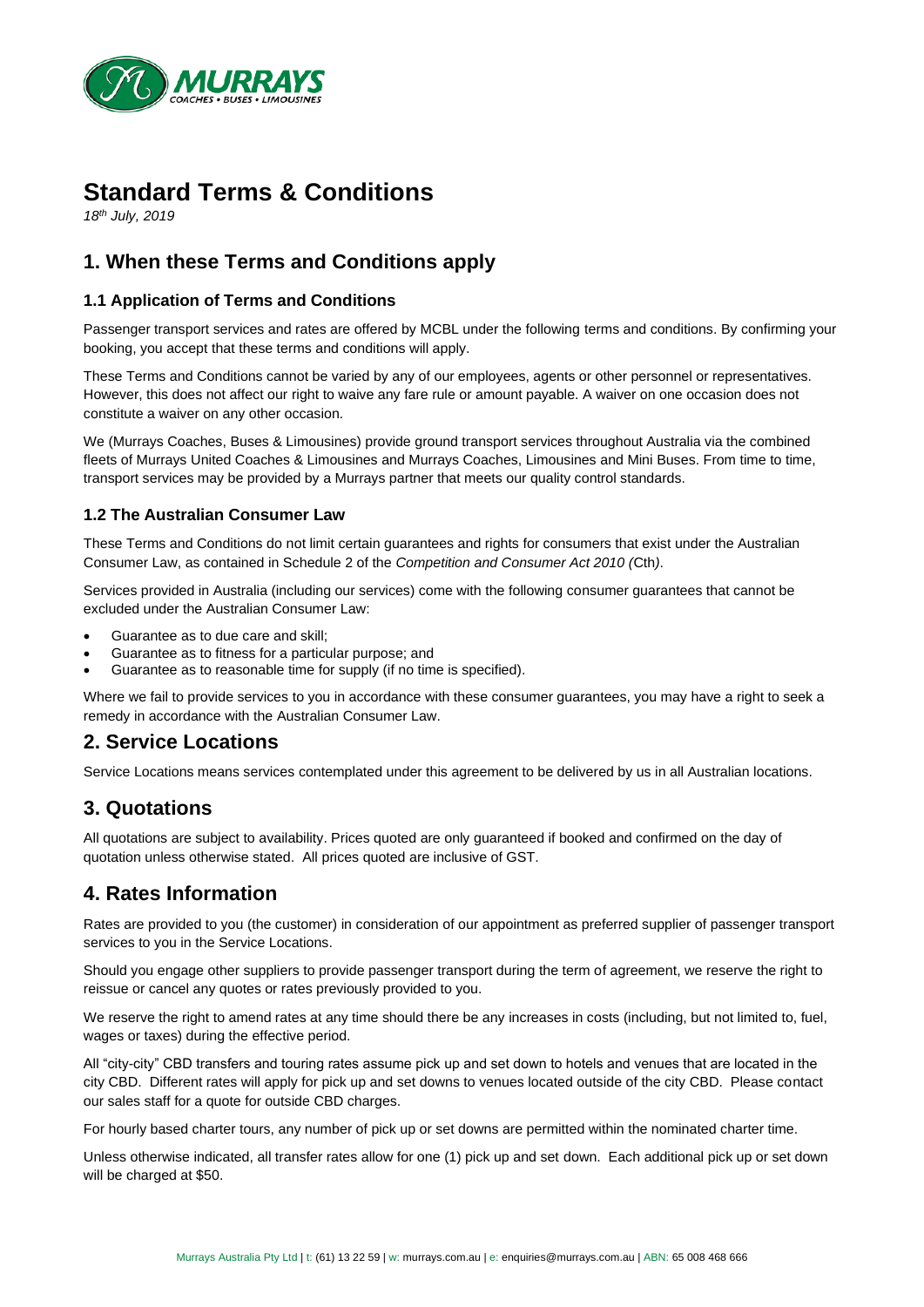All rates contemplate deluxe vehicles consistent with industry standards. Booking requests by the customer seeking guaranteed supply of Murrays Coaches fleet may attract additional charges.

# **5. Credit Card Charges**

If you choose to pay via credit card, the following fees will apply:

- Visa/MasterCard 1.33% of transaction value
- American Express and JCB 2.82% of transaction value
- Diners 3.23% of transaction value

#### **6. Amendments to Bookings**

Any amendment to your booking after confirmation can only be accepted subject to availability. Requests for amendments must be made in writing and will be confirmed by us in writing.

We reserve the right to charge an amendment fee (up to \$50 unless substantial change management is required) in respect of any change to your booking in addition to any other applicable charges in relation to the amendment (such as road tolls).

### **7. Charges (including Airport Parking, Tollways, Parking Fees and National Park entry)**

Airport Parking and Toll Fees are included in Coach Rates where applicable. However, additional Parking and Toll Fees are NOT included in City-City Touring Rates and will be charged in addition if used in your itinerary.

You can request a booking confirmation to include charges (for any charges that are not included in Coach Rates). Please note that these charges are indicative only and do not constitute the invoice and do not override any negotiated rate. The final price for charges will be the total of all charges incurred to complete the tour as requested.

Tolls and Parking are governed by the relevant State Authorities and these charges are subject to change without notice.

National Park entry fees are not included in the Coach Rates. Should your itinerary require entry to any National Park and we incur costs for that entry, you will pay for all National Park entry fees incurred.

Any newly introduced third party charges and any increases in statutory charges or taxes such as New Tollways, Airport Parking Fees, GST, Carbon Tax or any other third party fees introduced in the effective period, will be payable by you.

### **8. Coach Availability**

All bookings are subject to coach availability for all capacities at the time of booking. We reserve the right to roster suitable contractor vehicles during periods of peak demand.

### **9. Cancellation Fees**

In the event that you are unable to proceed with your booking or change your mind, we do not offer refunds or credits.

We reserve the right to charge a cancellation fee as follows:

- Bookings cancelled greater than 4 days prior to travel: up to 25% of the value of the booking
- Bookings cancelled between 4 days prior to travel and the day prior of travel: up to 50% of the value of the booking
- Bookings cancelled within 24 hours of travel: up to 100% of the value of the booking

In all cases the total fee charged will not exceed the value of the booking.

In addition to any cancellation fee charged by us, you will also be responsible for payment of any cancellation fees or charges levied by third parties (such as venue or accommodation providers) that may be relevant to your booking.

#### **10. Extensions**

The rates noted in this agreement contemplate 15 minutes wait time only from booked departure time. Vehicles departing more than 15 minutes after the booked departure time may incur overtime fees.

All charges that result from bookings that 'run-over' the scheduled termination time will be payable by you. This includes charges where bookings 'run over' the scheduled termination time due to flight changes, traffic delays or your decision to extend the booking.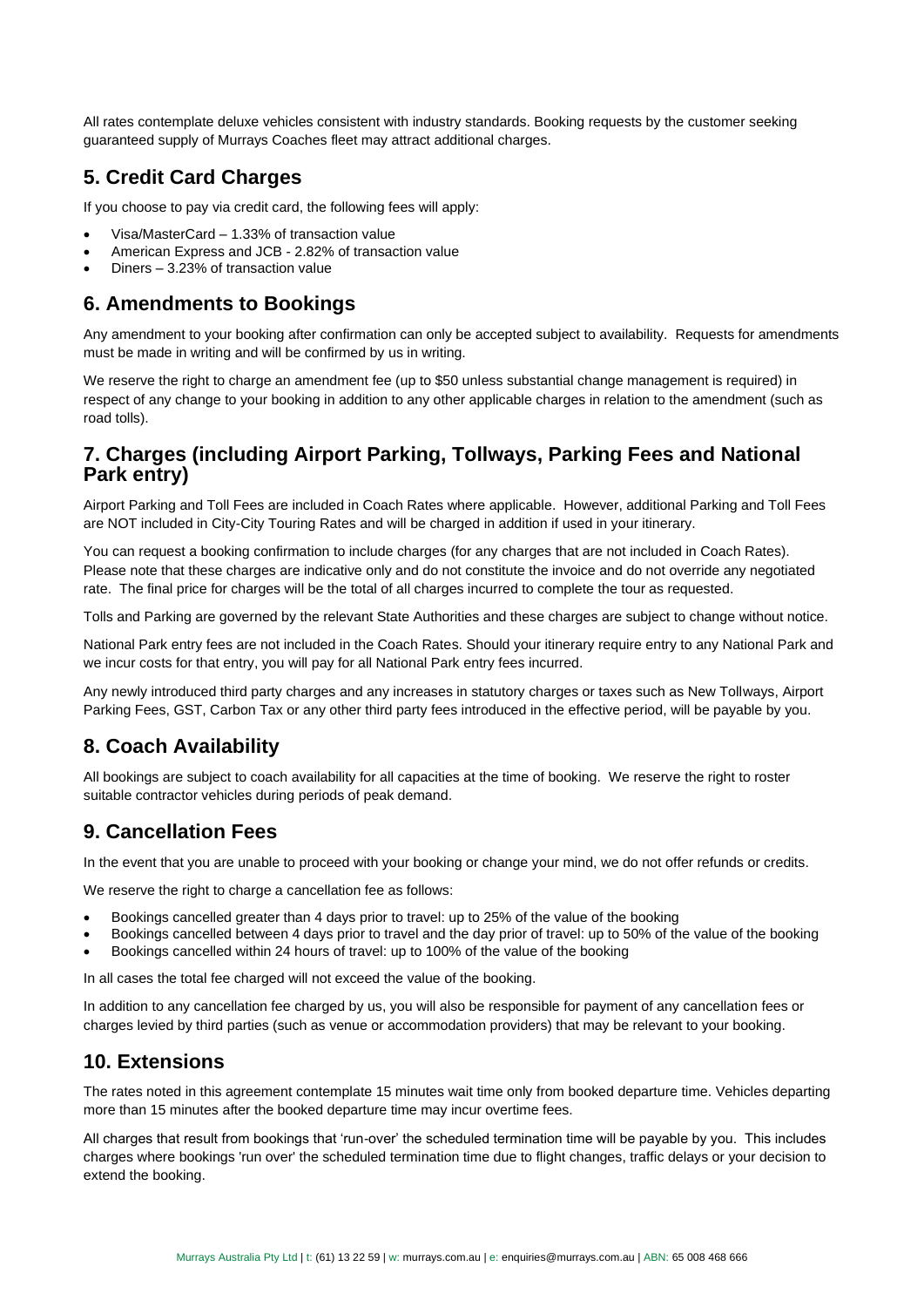# **11. Evening and Early Morning Transfers**

One way transfers commencing from 23:00 and prior to 06:00 must be booked as a minimum 4 hour charter rate.

A security bond may be payable for late night service bookings, at our discretion.

### **12. Special Events and Public Holiday surcharges**

Surcharges may be applicable for certain sporting or cultural events including but not limited to 31 December (New Years Eve).

Surcharges will apply to all public holidays including but not limited to 25th December, 01 January and Easter holidays (dependent on nominated dates). All Public holiday dates may be confirmed at https://www.australia.gov.au/aboutaustralia/special-dates-and-events/public-holidays. It is your responsibility to confirm special event and public holiday surcharges and amend pricing accordingly.

Public holiday surcharges may vary by date but a minimum 30% increase on the regular Coach Rates will apply. Additional surcharges will be confirmed at the time of booking confirmation.

### **13. Multi Vehicle Movements**

Special rates and conditions may apply for movements requiring 4 Coaches and more. Please consult our sales staff to confirm conditions before making large group quotations.

# **14. Discount Series and Tours**

Use of an MCBL vehicle will not be guaranteed for discount charter bookings.

Full extension and overrun fees will apply without exception to discounted work.

Discounted rates do not apply to on-the-day bookings.

Discounts will only apply to courses and tariffs negotiated in advance. Full rates will apply to all other non negotiated work.

### **15. Coordinators**

Coordinators or Meet and Greet staff are available for any multi coach or complex movement. Please consult our sales staff to confirm rates and conditions.

### **16. Bottled Water**

Bottled water can be arranged for groups, chilled or unchilled. Prices available on request.

### **17. Site Inspections and Familiarisations**

Requests for site inspections and familiarisations must be submitted in writing and will be considered on a case by case basis.

#### **18. Conduct during Travel**

#### **18.1 Dress Standards**

We require all passengers to conform to minimum dress standards on any service which includes a shirt, shorts/trousers/skirt, and footwear.

#### **18.2 Food and Beverage Consumption**

Food & Beverages are not to be consumed on any vehicle without prior written approval. In such circumstances payment of a bond may be required to cover the risk of damage to the vehicle. Your responsibility for any damage is in accordance with these terms and conditions.

#### **18.3 Smoking**

Smoking is not permitted by law on any vehicle.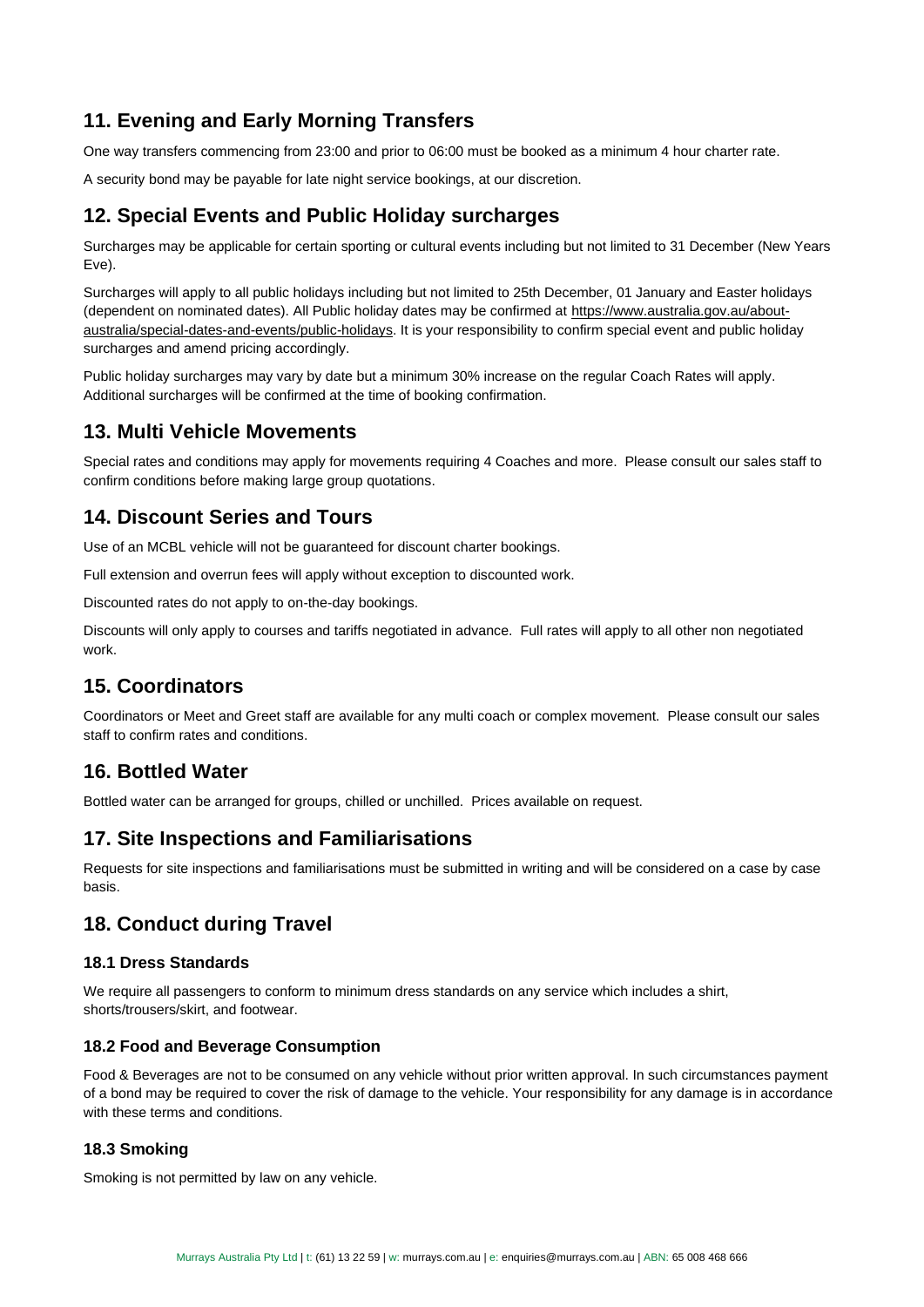#### **18.4 Storage**

We do not offer refrigerated bulk storage for carriage of bulk quantities of plant or animal products including any food items.

Due to concerns around hygiene, disease, vermin and other passenger comfort, we do not allow the carriage of bulk quantities of food stuffs in any form. For the avoidance of doubt, bulk quantities will be reasonably assessed as a quantity exceeding what you may reasonably consume on an individual service or trip.

# **19. Conduct during Travel**

#### **19.1 Responsibility for Luggage**

You are responsible for all luggage, carry on luggage and personal items. We accept no responsibility and will not be liable for any damage to (unless the damage was caused by our negligence at no fault by the passenger), theft or loss of any luggage whilst on our premises including when on board a vehicle.

#### **19.2 Prohibited Items**

We may refuse carriage of any luggage if we reasonably believe that the luggage is:

- Unsafe;
- A hazardous substance or dangerous good;
- Likely to be damaged during travel; or
- Likely to cause damage to other passenger luggage or any other property.

In the event we refuse to carry luggage, you hold sole responsibility for any and all costs of alternate travel for their luggage.

#### **19.3 Unclaimed Luggage**

If a passenger leaves an item of luggage on one of our vehicles:

- We will make all reasonable efforts to identify the owner of the luggage and notify them of the unclaimed luggage. Collection of the luggage will be the sole responsibility of the passenger.
- Any freight fees incurred in transporting the luggage to an alternate location will be borne solely by the passenger. We will store the item as lost property for a period of 90 days. Should the item remain unclaimed at the expiry of that storage period, the item will be disposed of at our sole discretion.
- We will not be liable for any loss, expense or inconvenience incurred by the passenger.

# **20. Scheduling**

We will use our best efforts to arrive, depart and get to your destination by the scheduled times. However, our ability to provide timely and safe travel services is highly dependent on many factors that exist beyond our reasonable control. For this reason, we do not guarantee that we will depart or arrive at the specified times when you make your booking.

We recommend that when making travel plans, you ensure that you allow enough time for contingencies and obtain insurance to allow for any unexpected disruptions.

### **21. Liability**

Under the Australian Consumer Law, you may be entitled to a remedy for breach of consumer guarantees (for example, resulting from delays and cancellations). Factors that may be relevant in this regard include the reason for any delay or cancellation, the length of any delay, any advance notice of the delay that was provided to you, and whether we remedied the delay or cancellation, for example by arranging a replacement vehicle within a reasonable time (depending on the circumstances).

Our liability in respect of breaches of consumer guarantees is limited to:

- The supply of the services again; or
- The payment of the cost of having the services supplied again.

To the extent permitted by law (including the Australian Consumer Law), you are responsible for any additional costs or expenses (including charges from third parties) in the event that your booking does not run to schedule.